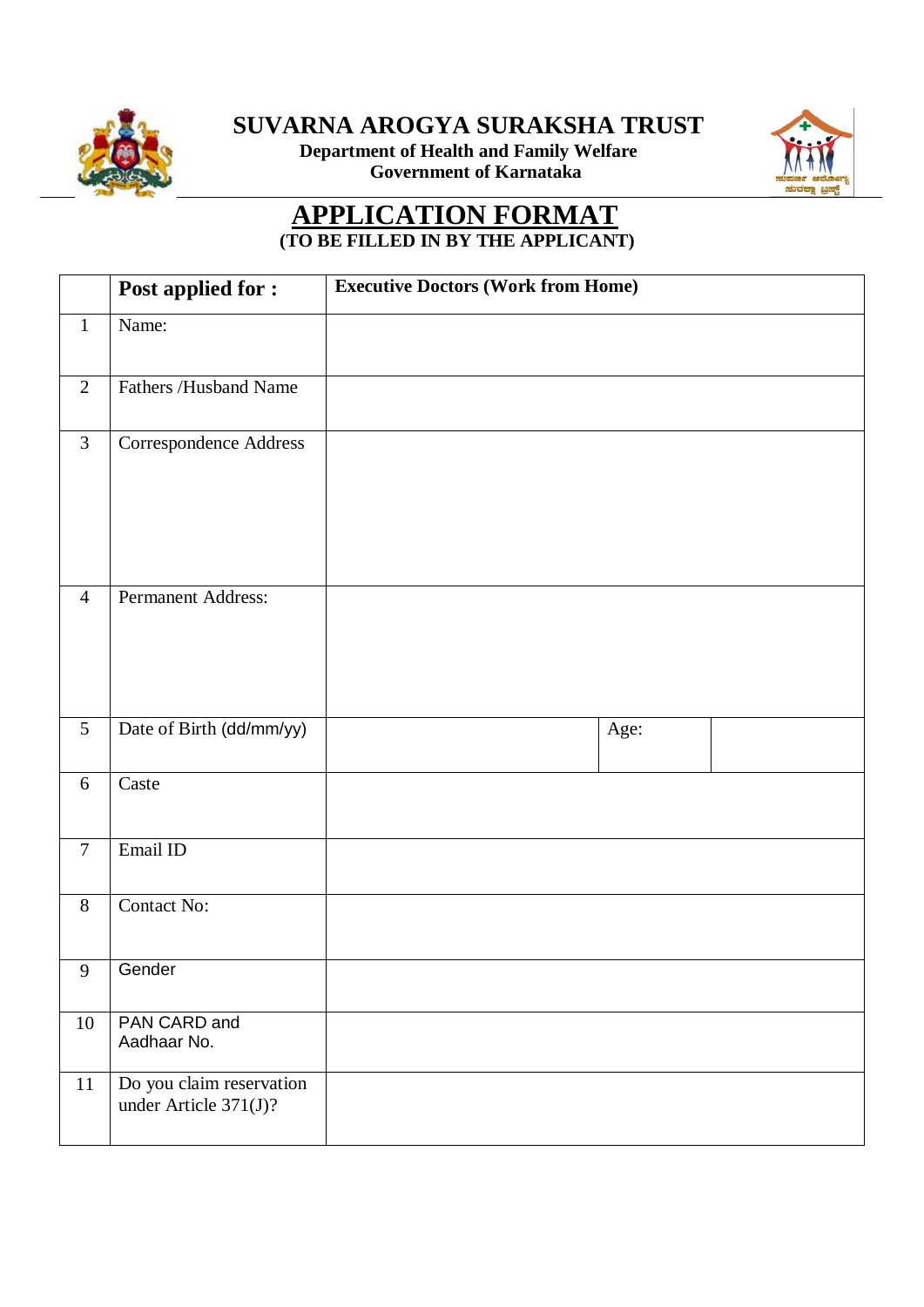## **Academic Qualifications in descending order**

| SI.<br>N <sub>o</sub> | <b>Examination</b><br><b>Passed</b> | Name of<br>Institution/<br>University | <b>Year of</b><br><b>Passing</b> | % of Marks/<br><b>Grade</b> | Specialization |
|-----------------------|-------------------------------------|---------------------------------------|----------------------------------|-----------------------------|----------------|
|                       |                                     |                                       |                                  |                             |                |
|                       |                                     |                                       |                                  |                             |                |
|                       |                                     |                                       |                                  |                             |                |
|                       |                                     |                                       |                                  |                             |                |
|                       |                                     |                                       |                                  |                             |                |

## **Certification (if any)**

| Sl.<br>N <sub>0</sub> | <b>Course/ Certification</b> | <b>Field</b> | Name of<br><b>Institution/University</b> | <b>Year of</b><br><b>Passing</b> |
|-----------------------|------------------------------|--------------|------------------------------------------|----------------------------------|
|                       |                              |              |                                          |                                  |
|                       |                              |              |                                          |                                  |
|                       |                              |              |                                          |                                  |

## **Employment Records**

| SL.<br>No. | Organization<br><b>Designation</b> |                     | <b>Period</b>             |                               | Job<br><b>Description</b> |
|------------|------------------------------------|---------------------|---------------------------|-------------------------------|---------------------------|
|            |                                    | From<br>(dd/mm/yyyy | <b>To</b><br>(dd/mm/yyyy) |                               |                           |
|            |                                    |                     |                           |                               |                           |
|            |                                    |                     |                           |                               |                           |
|            |                                    |                     |                           |                               |                           |
|            |                                    |                     |                           |                               |                           |
|            |                                    |                     |                           |                               |                           |
|            |                                    |                     |                           |                               |                           |
|            |                                    |                     |                           |                               |                           |
|            |                                    |                     |                           |                               |                           |
|            |                                    |                     |                           |                               |                           |
|            |                                    |                     |                           |                               |                           |
|            |                                    |                     |                           |                               |                           |
|            |                                    |                     |                           |                               |                           |
|            |                                    |                     |                           | <b>Total Work Experience:</b> |                           |